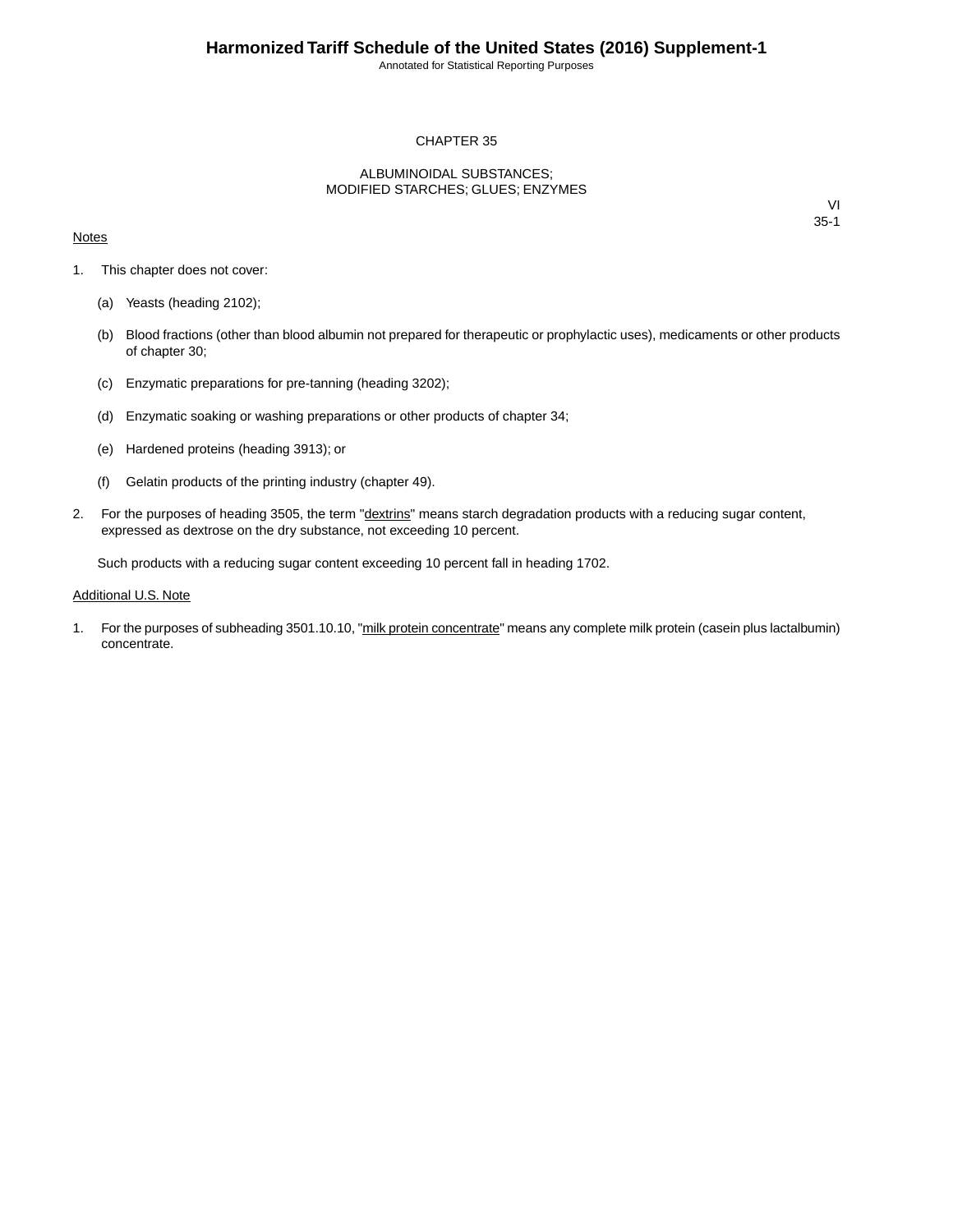## **Harmonized Tariff Schedule of the United States (2016) Supplement-1**

Annotated for Statistical Reporting Purposes

| $35 - 2$                 |             |                                                                |                |          |                                      |          |
|--------------------------|-------------|----------------------------------------------------------------|----------------|----------|--------------------------------------|----------|
| Heading/                 | Stat.       |                                                                | Unit           |          | Rates of Duty                        |          |
| Subheading               | Suf-<br>fix | Article Description                                            | of<br>Quantity |          | 1                                    | 2        |
|                          |             |                                                                |                | General  | Special                              |          |
| 3501                     |             | Casein, caseinates and other casein derivatives; casein glues: |                |          |                                      |          |
| 3501.10<br>3501.10.10 00 |             | Casein:                                                        | kg             | 0.37¢/kg | Free (A, BH, CA, CL, 12¢/kg          |          |
|                          |             |                                                                |                |          | CO, D, E, IL, JO,                    |          |
|                          |             |                                                                | kg msc         |          | KR, MA, MX, OM,                      |          |
|                          |             |                                                                |                |          | P, PA, PE, SG)                       |          |
|                          |             |                                                                |                |          | $0.1$ ¢/kg (AU)                      |          |
|                          |             |                                                                |                |          |                                      |          |
| 3501.10.50 00            |             |                                                                | kg             | Free     |                                      | Free     |
|                          |             |                                                                | kg msc         |          |                                      |          |
| 3501.90                  |             | Other:                                                         |                |          |                                      |          |
| 3501.90.20 00            |             |                                                                |                |          | Free (A, AU, BH,                     | 30%      |
|                          |             |                                                                |                |          | CA, CL, CO, D, E,                    |          |
|                          |             |                                                                |                |          | IL, JO, KR, MA,                      |          |
|                          |             |                                                                |                |          | MX, OM, P, PA,                       |          |
|                          |             |                                                                |                |          | PE, SG)                              |          |
| 3501.90.60 00            |             |                                                                | kg             | 0.37¢/kg | Free (A, BH, CA, CL, 12.1¢/kg        |          |
|                          |             |                                                                | kg msc         |          | CO, D, E, IL, JO,                    |          |
|                          |             |                                                                |                |          | KR, MA, MX, OM,                      |          |
|                          |             |                                                                |                |          | P, PA, PE, SG)                       |          |
|                          |             |                                                                |                |          | $0.1$ ¢/kg $(AU)$                    |          |
| 3502                     |             | Albumins (including concentrates of two or more whey proteins, |                |          |                                      |          |
|                          |             | containing by weight more than 80 percent whey proteins,       |                |          |                                      |          |
|                          |             | calculated on the dry matter), albuminates and other albumin   |                |          |                                      |          |
|                          |             | derivatives:                                                   |                |          |                                      |          |
|                          |             | Egg albumin:                                                   |                |          |                                      |          |
| 3502.11.00 00            |             |                                                                |                |          | Free (A+, AU, BH,                    | 59.5¢/kg |
|                          |             |                                                                |                |          | CA, CL, CO, D, E,                    |          |
|                          |             |                                                                |                |          | IL, JO, KR, MA,                      |          |
|                          |             |                                                                |                |          | MX, OM, P, PA,                       |          |
|                          |             |                                                                |                |          | PE, SG)                              |          |
| 3502.19.00 00            |             |                                                                |                |          |                                      |          |
|                          |             |                                                                |                |          | Free (A+, AU, BH,                    | 24.3¢/kg |
|                          |             |                                                                |                |          | CA, CL, CO, D, E,<br>IL, JO, KR, MA, |          |
|                          |             |                                                                |                |          | MX, OM, P, PA,                       |          |
|                          |             |                                                                |                |          | PE, SG)                              |          |
| 3502.20.00 00            |             | Milk albumin, including concentrates of two or more whey       |                |          |                                      |          |
|                          |             |                                                                | kg             | Free     |                                      | Free     |
|                          |             |                                                                |                |          |                                      |          |
|                          |             |                                                                | kg msc         |          |                                      |          |
| 3502.90.00 00            |             |                                                                | . kg Free      |          |                                      | Free     |
|                          |             |                                                                |                |          |                                      |          |
|                          |             |                                                                |                |          |                                      |          |
|                          |             |                                                                |                |          |                                      |          |
|                          |             |                                                                |                |          |                                      |          |
|                          |             |                                                                |                |          |                                      |          |
|                          |             |                                                                |                |          |                                      |          |
|                          |             |                                                                |                |          |                                      |          |
|                          |             |                                                                |                |          |                                      |          |
|                          |             |                                                                |                |          |                                      |          |
|                          |             |                                                                |                |          |                                      |          |
|                          |             |                                                                |                |          |                                      |          |
|                          |             |                                                                |                |          |                                      |          |
|                          |             |                                                                |                |          |                                      |          |
|                          |             |                                                                |                |          |                                      |          |
|                          |             |                                                                |                |          |                                      |          |
|                          |             |                                                                |                |          |                                      |          |
|                          |             |                                                                |                |          |                                      |          |
|                          |             |                                                                |                |          |                                      |          |
|                          |             |                                                                |                |          |                                      |          |
|                          |             |                                                                |                |          |                                      |          |
|                          |             |                                                                |                |          |                                      |          |
|                          |             |                                                                |                |          |                                      |          |
|                          |             |                                                                |                |          |                                      |          |
|                          |             |                                                                |                |          |                                      |          |
|                          |             |                                                                |                |          |                                      |          |
|                          |             |                                                                |                |          |                                      |          |

VI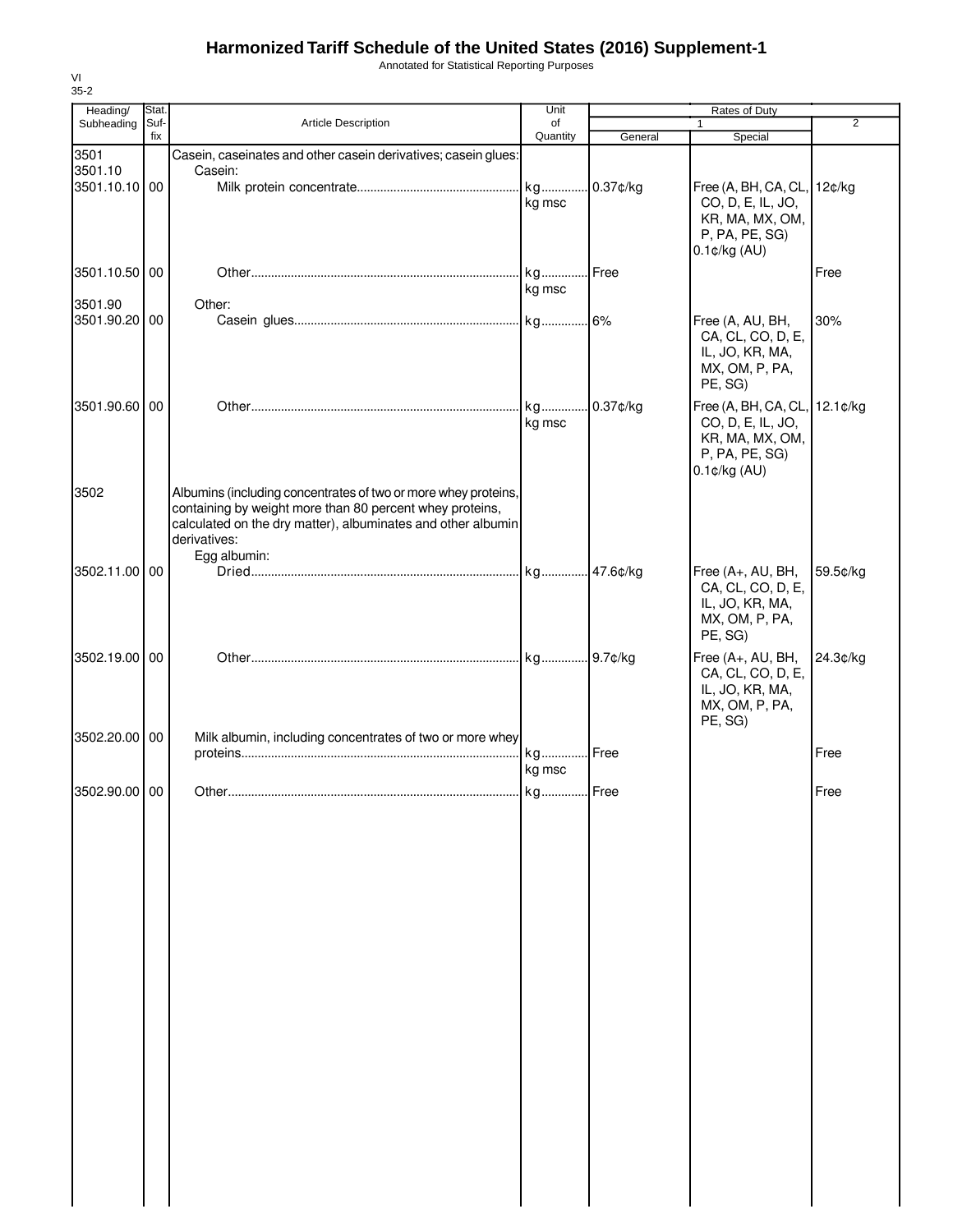# **Harmonized Tariff Schedule of the United States (2016) Supplement-1**

Annotated for Statistical Reporting Purposes

| Quantity<br>fix<br>General<br>Special<br>Gelatin (including gelatin in rectangular (including square)<br>3503.00<br>sheets, whether or not surfaceworked or colored) and gelatin<br>derivatives; isinglass; other glues of animal origin, excluding<br>casein glues of heading 3501:<br>kg 1.2¢/kg + 1.5%<br>3503.00.10 00<br>Free (A, AU, BH,<br>CA, CL, CO, D, E,<br>25%<br>IL, JO, KR, MA,<br>MX, OM, P, PA,<br>PE, SG)<br>Inedible gelatin and animal glue:<br>3503.00.20 00<br>Free (A+, AU, BH,<br>CA, CL, CO, D, E,<br>IL, JO, KR, MA,<br>MX, OM, P, PA,<br>PE, SG)<br>3503.00.40 00<br>Free (A+, AU, BH,<br>CA, CL, CO, D, E,<br>20%<br>IL, JO, KR, MA,<br>MX, OM, P, PA,<br>PE, SG)<br>3503.00.55<br>$2.8¢/kg + 3.8%$<br>Free (A, AU, BH,<br>CA, CL, CO, D, E,<br>20%<br>IL, JO, KR, MA,<br>MX, OM, P, PA,<br>PE, SG)<br>10<br>20<br>50<br>3504.00<br>Peptones and their derivatives; other protein substances and<br>their derivatives, not elsewhere specified or included; hide<br>powder, whether or not chromed:<br>kg 5%<br>3504.00.10<br>00<br>Free (A, AU, BH,<br>20%<br>CA, CL, CO, D, E,<br>IL, JO, KR, MA,<br>MX, OM, P, PA,<br>PE, SG)<br>3504.00.50 00<br>30.5%<br>.  kg 4%<br>Free (A, AU, BH,<br>CA, CL, CO, D, E,<br>IL, JO, KR, MA,<br>MX, OM, P, PA,<br>PE. SG)<br>3505<br>Dextrins and other modified starches (for example,<br>pregelatinized or esterified starches); glues based on starches,<br>or on dextrins or other modified starches:<br>3505.10.00<br>$0.7$ ¢/kg<br>Free (A, AU, BH,<br>$6.6$ ¢/kg<br>CA, CL, CO, D, E,<br>IL, JO, KR, MA,<br>MX, OM, P, PA,<br>PE, SG)<br>Dextrin:<br>15<br>20<br>Other:<br>40<br>45<br>92<br>3505.20.00<br>00<br>$.2.1$ ¢/kg + 2.9%<br>Free (A, AU, BH,<br>CA, CL, CO, D, E,<br>25% | Heading/   | Stat. |                            | Unit | Rates of Duty   |                      |
|-------------------------------------------------------------------------------------------------------------------------------------------------------------------------------------------------------------------------------------------------------------------------------------------------------------------------------------------------------------------------------------------------------------------------------------------------------------------------------------------------------------------------------------------------------------------------------------------------------------------------------------------------------------------------------------------------------------------------------------------------------------------------------------------------------------------------------------------------------------------------------------------------------------------------------------------------------------------------------------------------------------------------------------------------------------------------------------------------------------------------------------------------------------------------------------------------------------------------------------------------------------------------------------------------------------------------------------------------------------------------------------------------------------------------------------------------------------------------------------------------------------------------------------------------------------------------------------------------------------------------------------------------------------------------------------------------------------------------------------------------------------|------------|-------|----------------------------|------|-----------------|----------------------|
|                                                                                                                                                                                                                                                                                                                                                                                                                                                                                                                                                                                                                                                                                                                                                                                                                                                                                                                                                                                                                                                                                                                                                                                                                                                                                                                                                                                                                                                                                                                                                                                                                                                                                                                                                             | Subheading | Suf-  | <b>Article Description</b> | of   | 1               | $\overline{2}$       |
|                                                                                                                                                                                                                                                                                                                                                                                                                                                                                                                                                                                                                                                                                                                                                                                                                                                                                                                                                                                                                                                                                                                                                                                                                                                                                                                                                                                                                                                                                                                                                                                                                                                                                                                                                             |            |       |                            |      |                 | $17.6¢/kg +$         |
|                                                                                                                                                                                                                                                                                                                                                                                                                                                                                                                                                                                                                                                                                                                                                                                                                                                                                                                                                                                                                                                                                                                                                                                                                                                                                                                                                                                                                                                                                                                                                                                                                                                                                                                                                             |            |       |                            |      |                 | $5.5¢/kg + 20%$      |
|                                                                                                                                                                                                                                                                                                                                                                                                                                                                                                                                                                                                                                                                                                                                                                                                                                                                                                                                                                                                                                                                                                                                                                                                                                                                                                                                                                                                                                                                                                                                                                                                                                                                                                                                                             |            |       |                            |      |                 | $15.4 \text{c/kg} +$ |
|                                                                                                                                                                                                                                                                                                                                                                                                                                                                                                                                                                                                                                                                                                                                                                                                                                                                                                                                                                                                                                                                                                                                                                                                                                                                                                                                                                                                                                                                                                                                                                                                                                                                                                                                                             |            |       |                            |      |                 | $15.4 \text{c/kg} +$ |
|                                                                                                                                                                                                                                                                                                                                                                                                                                                                                                                                                                                                                                                                                                                                                                                                                                                                                                                                                                                                                                                                                                                                                                                                                                                                                                                                                                                                                                                                                                                                                                                                                                                                                                                                                             |            |       |                            |      |                 |                      |
|                                                                                                                                                                                                                                                                                                                                                                                                                                                                                                                                                                                                                                                                                                                                                                                                                                                                                                                                                                                                                                                                                                                                                                                                                                                                                                                                                                                                                                                                                                                                                                                                                                                                                                                                                             |            |       |                            |      |                 |                      |
|                                                                                                                                                                                                                                                                                                                                                                                                                                                                                                                                                                                                                                                                                                                                                                                                                                                                                                                                                                                                                                                                                                                                                                                                                                                                                                                                                                                                                                                                                                                                                                                                                                                                                                                                                             |            |       |                            |      |                 |                      |
|                                                                                                                                                                                                                                                                                                                                                                                                                                                                                                                                                                                                                                                                                                                                                                                                                                                                                                                                                                                                                                                                                                                                                                                                                                                                                                                                                                                                                                                                                                                                                                                                                                                                                                                                                             |            |       |                            |      |                 |                      |
|                                                                                                                                                                                                                                                                                                                                                                                                                                                                                                                                                                                                                                                                                                                                                                                                                                                                                                                                                                                                                                                                                                                                                                                                                                                                                                                                                                                                                                                                                                                                                                                                                                                                                                                                                             |            |       |                            |      |                 |                      |
|                                                                                                                                                                                                                                                                                                                                                                                                                                                                                                                                                                                                                                                                                                                                                                                                                                                                                                                                                                                                                                                                                                                                                                                                                                                                                                                                                                                                                                                                                                                                                                                                                                                                                                                                                             |            |       |                            |      |                 |                      |
|                                                                                                                                                                                                                                                                                                                                                                                                                                                                                                                                                                                                                                                                                                                                                                                                                                                                                                                                                                                                                                                                                                                                                                                                                                                                                                                                                                                                                                                                                                                                                                                                                                                                                                                                                             |            |       |                            |      |                 |                      |
|                                                                                                                                                                                                                                                                                                                                                                                                                                                                                                                                                                                                                                                                                                                                                                                                                                                                                                                                                                                                                                                                                                                                                                                                                                                                                                                                                                                                                                                                                                                                                                                                                                                                                                                                                             |            |       |                            |      |                 |                      |
|                                                                                                                                                                                                                                                                                                                                                                                                                                                                                                                                                                                                                                                                                                                                                                                                                                                                                                                                                                                                                                                                                                                                                                                                                                                                                                                                                                                                                                                                                                                                                                                                                                                                                                                                                             |            |       |                            |      |                 |                      |
|                                                                                                                                                                                                                                                                                                                                                                                                                                                                                                                                                                                                                                                                                                                                                                                                                                                                                                                                                                                                                                                                                                                                                                                                                                                                                                                                                                                                                                                                                                                                                                                                                                                                                                                                                             |            |       |                            |      |                 |                      |
|                                                                                                                                                                                                                                                                                                                                                                                                                                                                                                                                                                                                                                                                                                                                                                                                                                                                                                                                                                                                                                                                                                                                                                                                                                                                                                                                                                                                                                                                                                                                                                                                                                                                                                                                                             |            |       |                            |      |                 |                      |
|                                                                                                                                                                                                                                                                                                                                                                                                                                                                                                                                                                                                                                                                                                                                                                                                                                                                                                                                                                                                                                                                                                                                                                                                                                                                                                                                                                                                                                                                                                                                                                                                                                                                                                                                                             |            |       |                            |      |                 |                      |
|                                                                                                                                                                                                                                                                                                                                                                                                                                                                                                                                                                                                                                                                                                                                                                                                                                                                                                                                                                                                                                                                                                                                                                                                                                                                                                                                                                                                                                                                                                                                                                                                                                                                                                                                                             |            |       |                            |      |                 |                      |
|                                                                                                                                                                                                                                                                                                                                                                                                                                                                                                                                                                                                                                                                                                                                                                                                                                                                                                                                                                                                                                                                                                                                                                                                                                                                                                                                                                                                                                                                                                                                                                                                                                                                                                                                                             |            |       |                            |      |                 |                      |
| MX, OM, P, PA,<br>PE, SG)                                                                                                                                                                                                                                                                                                                                                                                                                                                                                                                                                                                                                                                                                                                                                                                                                                                                                                                                                                                                                                                                                                                                                                                                                                                                                                                                                                                                                                                                                                                                                                                                                                                                                                                                   |            |       |                            |      | IL, JO, KR, MA, | $17.6¢/kg +$         |

VI 35-3